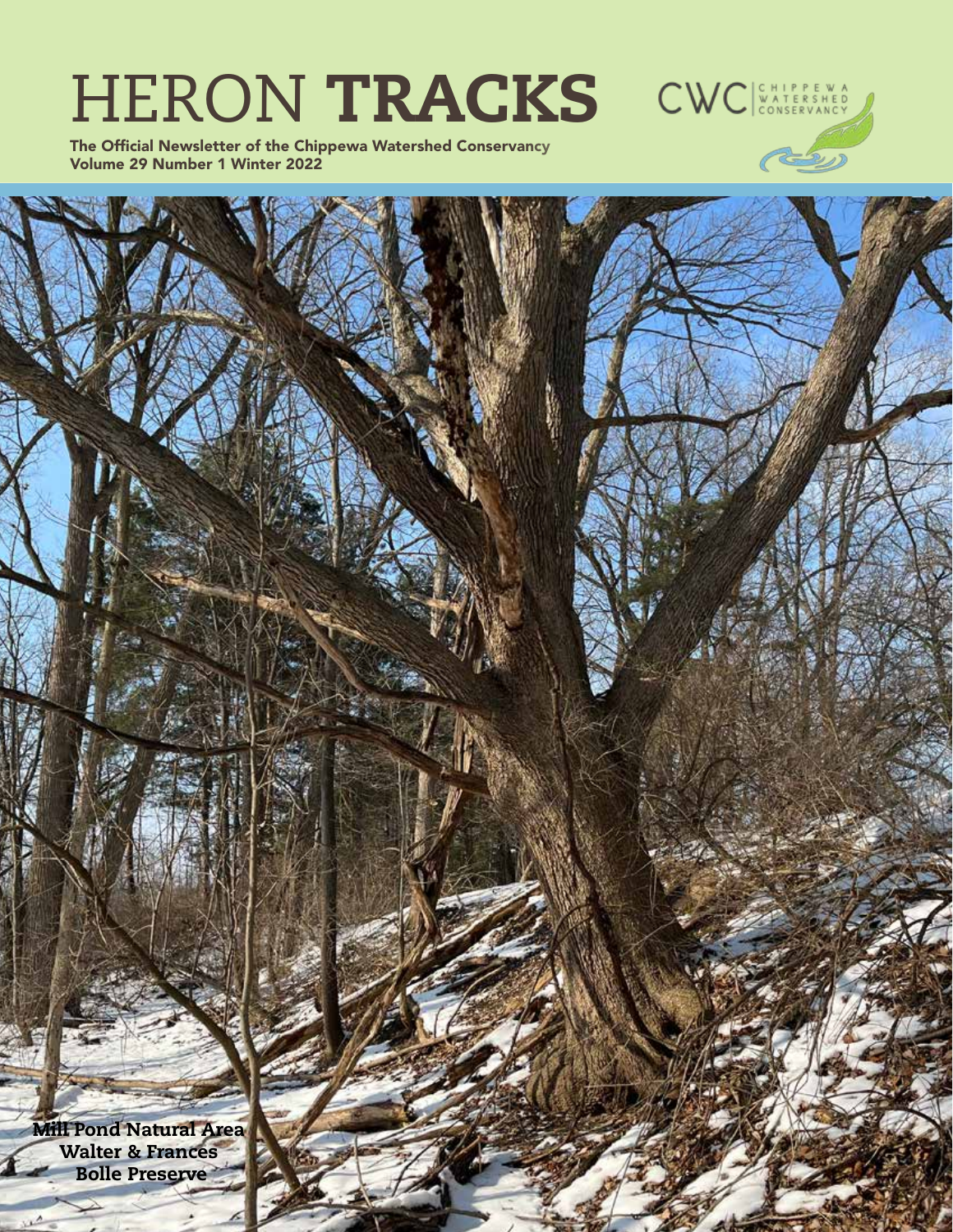# Executive Director's Corner

We never know what effect our actions will have on those around us now and on those who will come along in the future. It's entirely appropriate that the Chippewa Watershed Conservancy logo consists of a leaf dimpling the water's surface, creating an expanding ripple. The decisions we make (or fail to make), the work that we do (or do not), it all creates ripples, influencing the present and the future alike. Who knows what impact those ripples will have? Our mission as an organization is not just to protect and restore Central Michigan's land, water, and wildlife resources; we do this work because it improves the quality of life for everyone in our community.



Mike Willy

That's why I'm excited to share this issue of Heron Tracks with you. In the following pages, we thank everyone who contributed to the work of the CWC this past year – giving their time and money to support our mission. We also catch up with two former CWC interns who are out there in the world creating their own ripples.

In this issue, we also celebrate the acquisition of our newest preserve, Mill Pond Natural Area – Walter & Frances Bolle Preserve! Over the next several years, we'll be working hard to improve and restore habitat on the property, work that will include the removal of thousands of invasive plants and the reintroduction of hundreds of native trees and wildflowers. The location of this preserve within the city of Mt Pleasant allows us to spread the CWC's mission to an entirely new audience.

Throughout the year, we will be asking for your help on projects at Mill Pond Natural Area and at our other preserves. I hope you will answer our call. Together we can send more and larger ripples throughout our community.

# CWC Chair Notes

One of our members retired from the CWC board after many years of dedicated service. In his parting remarks he remembered attending the first meeting of the CWC in 1985, which was held in John Mitchell's back yard eating hot dogs and drinking beer around a campfire. At his final meeting the entire board met electronically via ZOOM. He was travelling to New Jersey and realized he was stuck in traffic and late for the 6:00 meeting so he got in the back seat of his car and joined the board meeting using his cell phone. What a change from that first meeting.

CWC has changed too. Our goals are still the same but we are living in a different world. We used to go out into the community and talk to people. We spread the word of our goals and aims by attending service club meetings, meeting with large and small groups, and socializing with peers and like minded people. Even before the lock downs we had changed from a large monthly meeting to having much of the work of the organization done in strong committees. Their recommendations and work were reported to the CWC Board of Directors where action was taken. The committees were envisioned as places to work for the CWC and as a grooming platform for new CWC Board members.

The three committees are governance, lands, and relationships. The main function of governance is just what it says. They work on the by-laws, rules of the CWC and guide our functioning. The Lands committee works with the preserves and easements. The relationship committee works with fund raising and the educational events we host all year. Each committee meets once a month for an hour or two, now on zoom, maybe someday in person. We need new people and new ideas to add to the capable people we now have. HELP! It is a very rewarding process to know that you have a hand in saving land and in providing outdoor recreational opportunities for our area.Will you join us by serving on one of the committees? Call Mike at 989-772-5777 to volunteer. Ì



 Thanks, Marilyn Fosburg -CWC President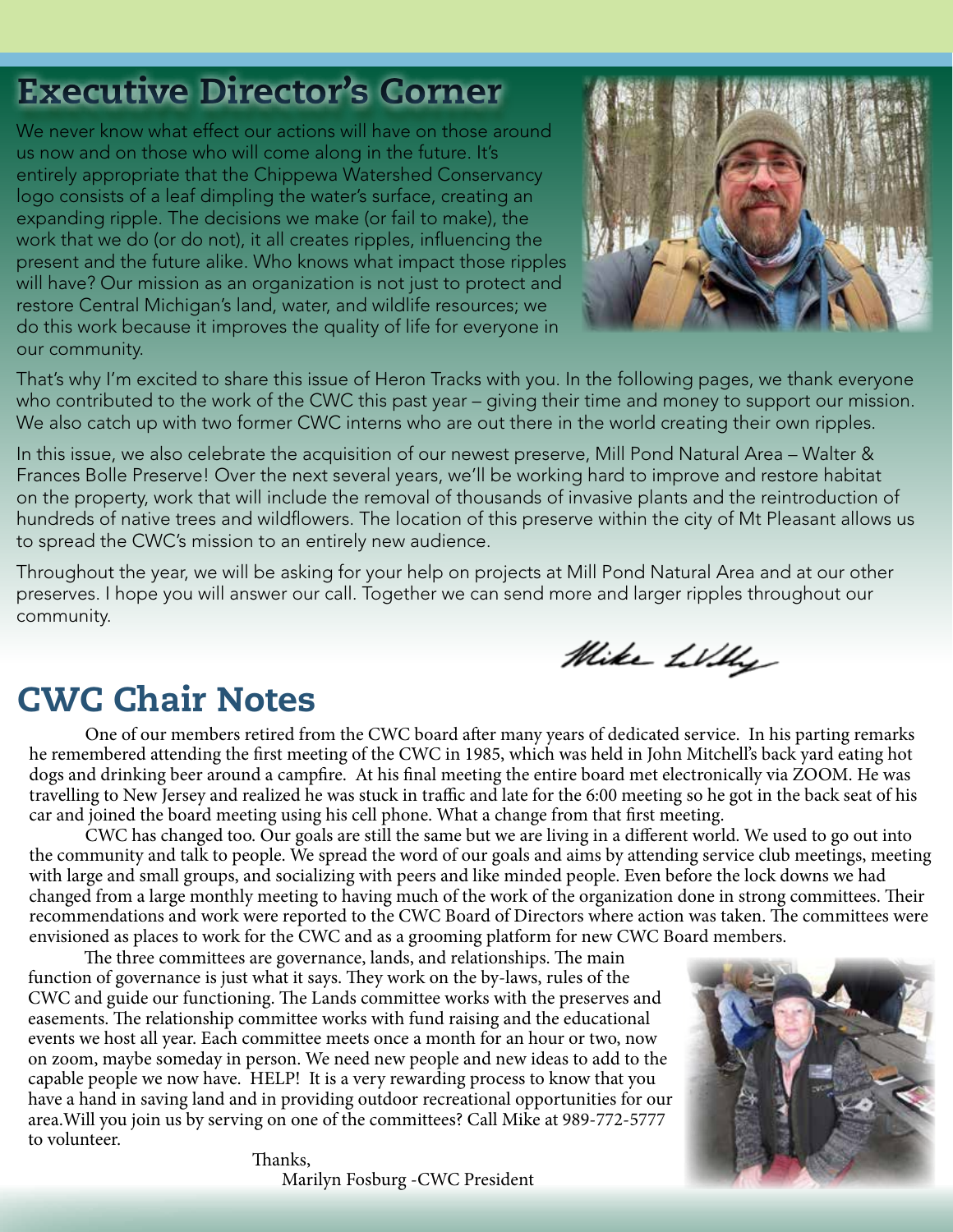# *CWC ACQUIRES NEW PRESERVE*

We're excited to be able to finally announce that we've completed purchase of CWC's first urban natural area, Mill Pond Natural Area - Walter and Frances Bolle Preserve! The property, located on W. High Street in Mount Pleasant, is bordered to the west by Chipp-A-Waters Park, to the north by High Street (M-20), and to the south and east by the Chippewa River.

The property was purchased from Frances Bolle of Clare and her daughters Jeannine Mishler of Clare and Darlene Sergent of Okemos. Mrs. Bolle's late husband, Walter H. Bolle, operated the Honegger and Company Mill (formerly Harris' Mill) at 411 W. Broadway Street, Mt. Pleasant until his death in 1982. The Bolle family retained whole or partial ownership of the property for the next 40 years.



Flooded as part of the Mt. Pleasant millpond during the latter part of the 19th Century and the early 20th Century, the property is currently covered with a mature floodplain forest. The property provides an important link in a protected river corridor through Mt. Pleasant that stretches from Central Michigan University's Veit's Woods to Pickens Field. The property provides habitat for a variety of mammals, resident and migratory birds, reptiles, amphibians, and insects. Wood turtles and Blanding's turtles, both Michigan Species of Special Concern, have been spotted on the preserve.

The preserve was purchased with funds received from a \$70,000 grant from the Consumers Energy Foundation in December 2021. In addition to the purchase of the property, the grant will fund five years of planned restoration efforts that include debris removal, control of invasive species, the reintroduction of hundreds of native trees and other plants, sign installation, and the construction of a natural-surfaced trail along the Chippewa River.



# *Giving Outside the Box: Alternative Ways to Support CWC*

Here are a few easy ways to give to CWC without reaching deeper into your pocketbook:

1) When you have items to donate consider taking them to the ICDC Thrift Shop on High St. In Mt. Pleasant. The Thrift Shop supports the Isabella Child Development Center and all money stays within our community. Give them our code "C62" when making a donation of goods and a percentage of sales will come to CWC as a cash donation. Find them on Facebook at facebook.com/ICDCThriftShop/ or give them a call at 989-773-9544 to find out more.

2) When shopping online, make your purchase through Amazon Smile and select CWC as your charity of choice. Amazon sends us a check based on a percentage of sales and those funds go straight into our operating budget. There is no extra cost to you to use this service. If you have an Amazon Prime account, all Prime benefits are still available through Amazon Smile with your existing account. You can even use Amazon Smile through the Amazon Shopping App. Visit smile.amazon.com to learn more.

3) Bring your own bag when shopping at GreenTree Coop on Broadway St. in Downtown Mt. Pleasant and make your Wooden Nickel contribution to CWC. Each reusable bag contributes 5 cents to one of three local non-profits. Just let them know you'd like your donation to support Chippewa Watershed Conservancy when you check out with your reusable bags.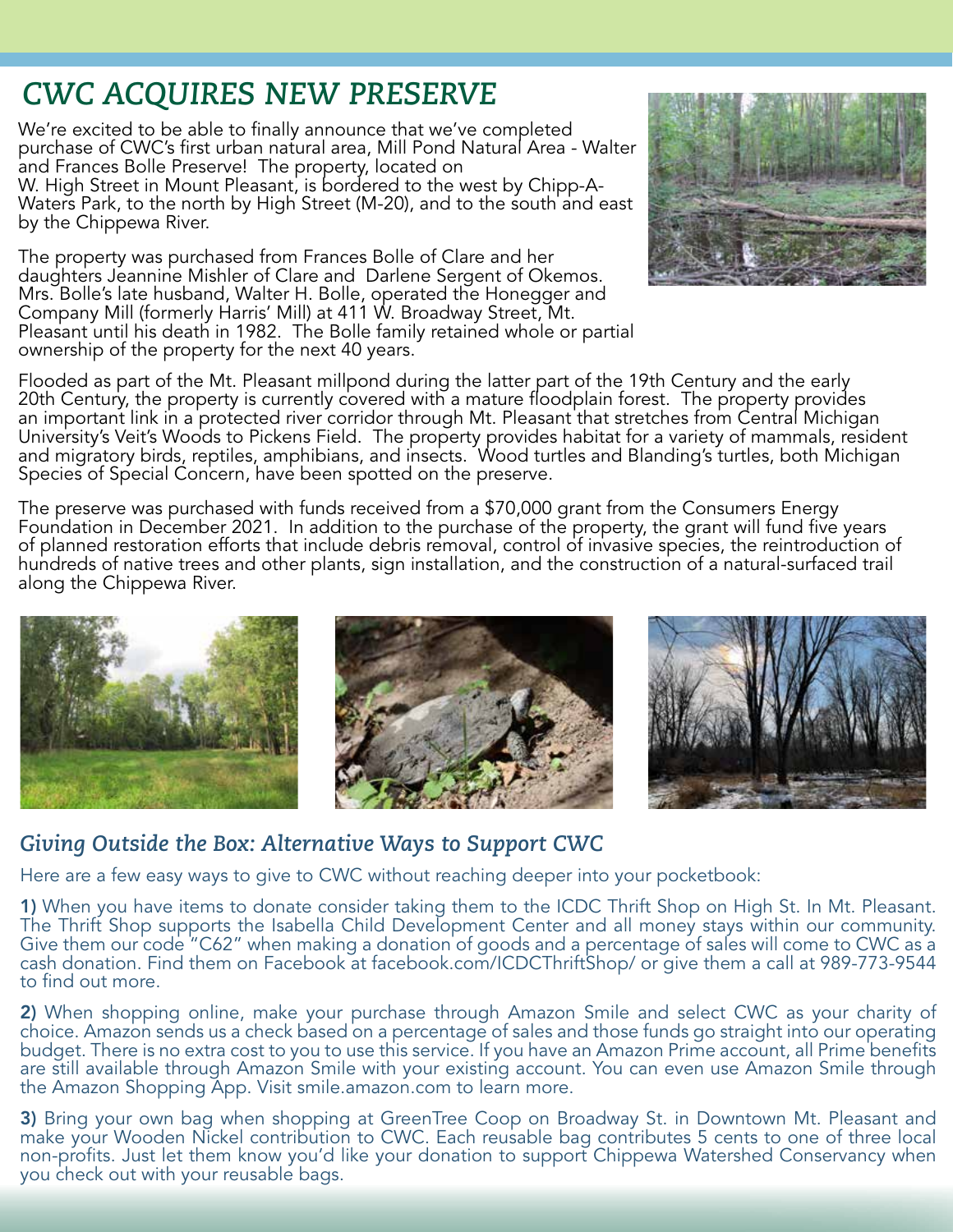# *Past Interns Launch Natural Resources Careers*

Interning with CWC was a great opportunity to build my career goals and develop exceptional experience. I had the chance to work alongside outstanding advocates for preservation while learning how to develop marketing content, plan fundraising events, create newsletters, and build relationships with donors & community members. These experiences were building blocks to where I am today.

I now work as a Park Ranger II with the City of Phoenix Natural Resource Division. As a Park Ranger II we are leaders in the preservation of 41,000 acres of desert parks and mountain preserves within the City of Phoenix. Our Ranger team provides a wide range of volunteer opportunities for the public that provide education on invasive species, trail maintenance, Take a Hike & Do it Right Principles, and revitalization. In addition, we create our own marketing materials to promote Ranger Lead Programs that range from fireside chats to guided hikes, and even landscape painting. On a daily basis we interact with the public and build relationships while providing education on park rules and preservation.

I am currently working on creating a more streamlined experience for tourists who visit our mountain parks such as Camelback Mountain and Piestewa Peak Trail. These trails are rated extremely difficult within the City of Phoenix guidelines. We encounter many hikers who are not properly prepared to complete these hikes or who are unaware of the challenges they may face. This leads to multiple mountain rescues, especially within the summer months. My goal is to create visitor guides, clear informational signage, and develop more face to face interaction with visitors of Phoenix Mountain Parks.

I value the experience I built with CWC that has provided me with the confidence to create marketing materials, interact with the public in a professional manner, and build a passion for the preservation of public land.

- Lizette Betancourt, CWC Intern 2019



Lizette in uniform on a job site in Phoenix, AZ



*2*018 CWC Conservation Intern, Katelyn Maylee, has recently joined the Leelanau Conservancy in Leland, Michigan, as a Huron Pines AmeriCorps Easement and Restoration Technician. Upon completing her internship with CWC, she continued to volunteer regularly at stewardship events through the fall of 2021, and joined the CWC Lands Committee as an adjunct member from January-December 2021. In her new role at the Leelanau Conservancy, she will be assisting with the conservation easement monitoring of nearly 200 properties, reviewing and updating baseline documentation, working on GIS projects, and assisting with natural area stewardship and trail creation. She is excited to be working in such a unique and beautiful part of the state, and looks forward to exploring all that the area has to offer. She notes: "I am incredibly grateful for the CWC staff, board, and supporters helping me gain the experience necessary to launch my career in conservation. Without the opportunities afforded to me during my time working and volunteering with the CWC, I may not have discovered my particular passion for land trust work, and would not be where I am now. Thank you!"

- Katelyn Maylee, CWC Intern 2018

Katelyn at Leelanau Conservancy headquarters

*Congratulations to Kurt Titus and his granddaughter Mia Custer, our 2021 Big Tree Challenge winners. They submitted the largest tree in our contest with a circumference of 178 inches! Do you think you know of a bigger tree on a CWC preserve? We're currently making revisions to our big tree program and will be relaunching it later this year.*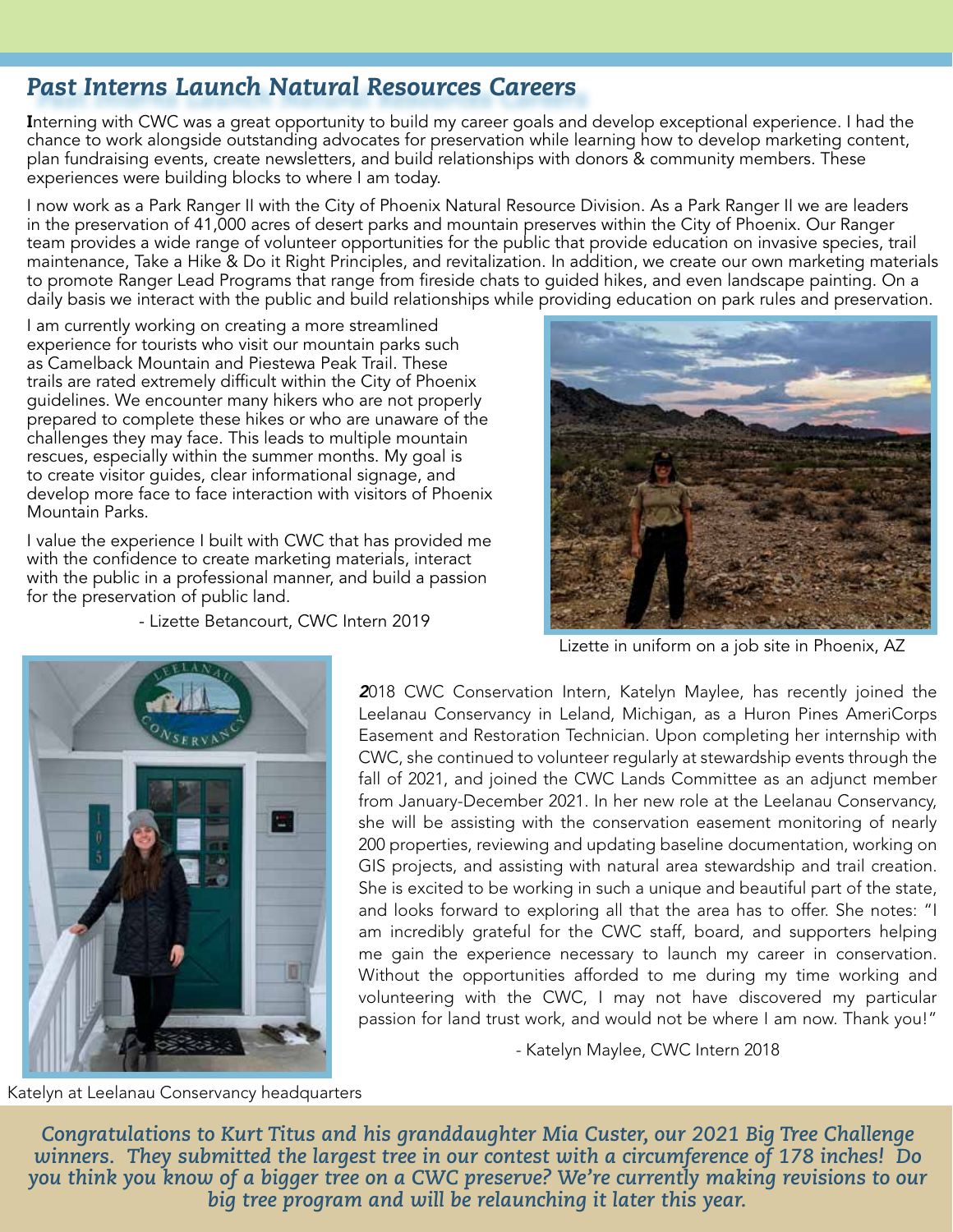# *Thank you to our 2021 Supporters*

# *Great Lakes*

Donald & Karen Stearns Anne Messinger Dennis & Sandra Olson John & Jean Mitchell Gary Fuller Charitable Fund Dianne & Michael Morey Marilyn & Gordon Fosburg Isabella Bank Mt. Pleasant Abstract & Title Little Flower Barn Mark & Shelly Smith Dykstra & Phyllis Heinze Keith & Mary Frame E. Diane Tope Krapohl Ford Lincoln Co. Mark & Terrie Zitzelsberger Doug Schuette Sister Marie Kopin Saginaw Chippewa Indian Tribe Rose Prasad McLaren Central Michigan John & Carol Grossa C. Joanne Grabinski Bruce & JoAnne Godfrey MJ & Liz Conway Steve & Debbie Martineau

### *Watershed*

Steven & Susan Pung Michael & Shara LeValley Claudia Roth Myles McNally Ray Davies & Susan Griffith Peter Szok Brian & Toni Pastotnik Edwin & Ruth Helwig Neil & Linda Hopp Jane Wilsher Muriel Straight John & Ann Jensen G. Thomas & Cynthia Mitchell Robert & Connie Kabbe RedBloom Yoga LLC Todd Trucks Mt. Pleasant Agency, Inc. David Shirley Ballyhoo Books Coyne Oil Corporation Paul & Gloria Siers Leonora Forist & Karen Green

### *Bay*

Tom Lawrence Richard & Diana Moreau Kathy & Alan Johns Albert & Linda Kaufmann Virginia Haight & Gary Kramer John & Julie Arnold Cathy & Alex Murray Larry & Judy Schaftenaar Michael Hetzman Ken & Carol Baker Steve & Sue Kennedy Mark Freed & Brooke Harrison Manish Bondale Stan & Pat Lilley Janice Burke & Scott McNaught H&S Companies. E &S Graphics, Inc. Mercantile Bank of MI Doug & Barbara Valek Brenda Upton Michael J. Libbee & Kristin M. Sheridan Melissa Clayton Rowe Professional Services Company Brendan Flack John & Sandy Warriner Steve & Carrie Tluczek Dolores Lawrence Roy & Joan Klopcic Curtis & Anne Jensen Isabella Community Credit Union Pasquale Ciccu Frank Hufnagel F. Wesley Greene James & Mary Hageman Robert & Cordelia Kohrman

### *River*

John & Priscilla Lorand Randy & Marita Schiffman Cinda Eltzroth Heather Prout Tim & Elizabeth Odykirk Pete & Sheri Loubert David & Dawn McGrath Terry & Marcia Stacy Dan & Rose Benjamin Dan & Millie Wujek Jim & Carol Wojcik Barbara Sheperdigian Barb & Dan McGuire

Ralph & Katherine Crew John & Nancy Davis Paul Snyder & Patricia Block Richard & Brenda Donley Kelley Moss Peter Fries David Macleod Joanne & Ward Dowell Alan & Mary Lou Schilling Sue Ann Kopmeyer Deborah Dunbar Bob & Marge Mills Nancy Priestap & Kirk Sponseller Mary Pat Lichtman Emmy Rehm John & Barbara Leonard Buckley's Mountainside Canoes Sally Van Cise Royal & Eleanor Baker Joseph Borders Michele Shafer Daniel Patterson & Alison Miller Greg Bodker Roger & Louise Hammer Donald Stephen Megan Moreno State Farm Companies Amanda Schafer George & Dawn Polanco Austin Krause Tammy Holder Jane Ashby Kimberly Hinmon Gerald & Kathleen Jaloszynski Tina McConnell Heather & Todd Graham Elizabeth & Scott Vogel Mike Bishop Gilbert Starks Jim & Marilyn Bidwell Bill & Wanda Odykirk Tom & Lois Kromer Herb & Marilyn Deromedi David & Caroline DeGraaf Mary Ann & Tim O'Neil Diane Saltarelli James & Elizabeth Dealing Albert & Nancy Lewis Tom & Gisela Moffit Alan & Sheila Weber Scott M. Wager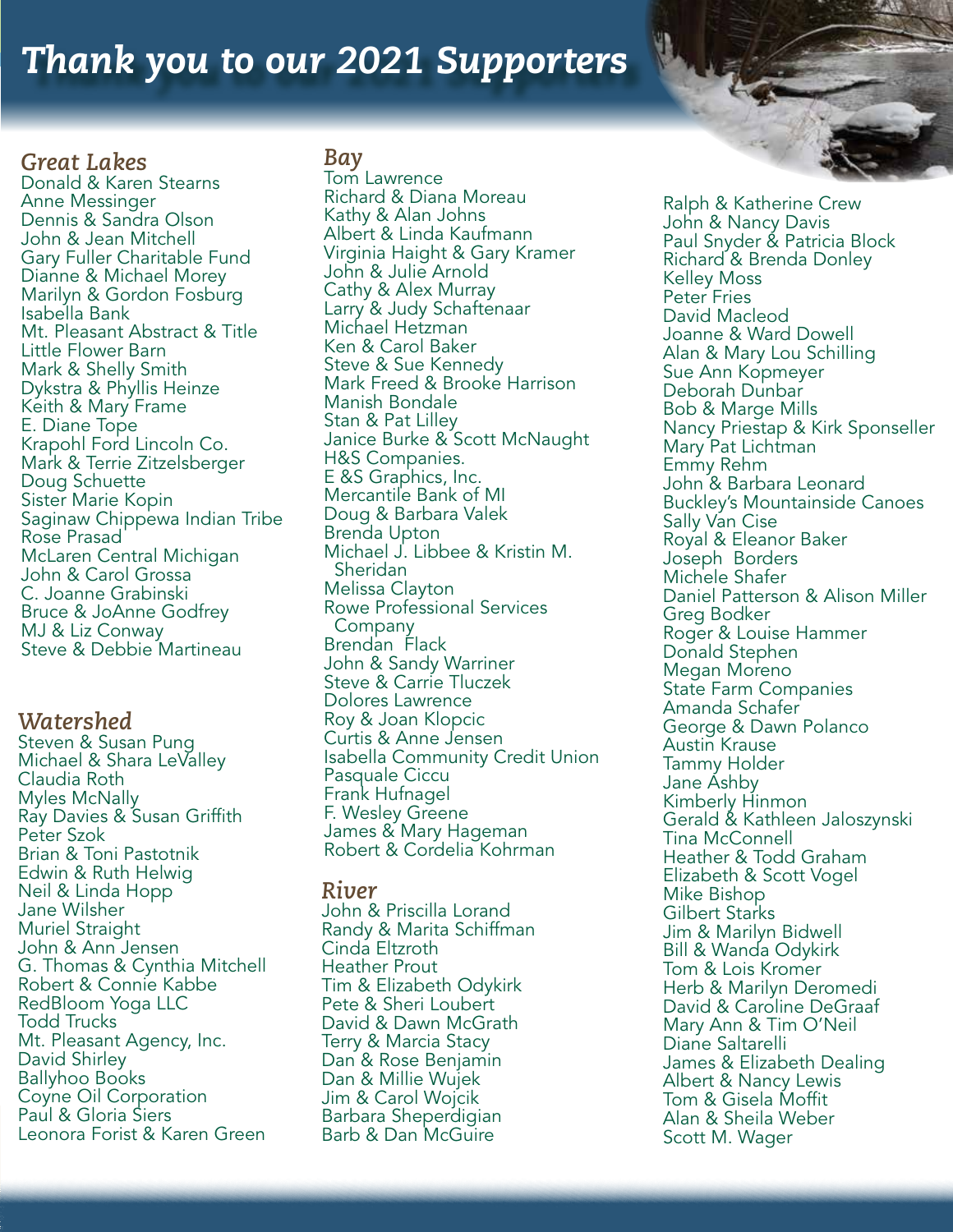Patricia Podoll Jean Murray Barbara Wells Chuck & Pam Bunting Shawn & Lisa Zimmer Charles & Peggy Burke Virginia Vanderkelen Jim & Mary Gillingham Betty & Bruce Chaffee Charlie Walmsley & Melinda Prout Cheryl Meyer Mary Anne & John Zang Basil & Theresa Zimmer Jeanne Reese Kimber & Judy DeWitt Scott & Sharon Parks Jonathan Beeton Janet Rice Ann Rise Matthew & Ann Roberge Dave & Linda Coyne Kevin Love John & Joyce Petro Jack & Cora Neyer Jerome & Deb Schwind Eric Torgersen & Ann Kowaleski Mark & Angela Schofield Marian Schneider Jennifer & Jim Tilton Rick Lewis Linus Frevel

#### *Stream*

James & Debra Simmons John & Barbara Lang Kurt Titus J. Hudson & Ann Keenan Edwin Renkie Wesley Klein OmBodies Yoga Amy Powell Tim & Nancy Hartshorne Jaime & Marc Griffis Harry West Kristin Landau & Chris Hernandez Keith Tollenaere Lisa Phelps Jay Batzner Marnie Basney Amber Elias Robert Welsh Mary & Dave Alsager

Phyllis Wegner Norman & Marilyn Dzingle Jean Richardson Charles W. Bowden Brad Bellinger Ruth Magnell John & Karen Caldwell Ruth Chapman Norma Bailey Ellen Moss George & Fran Rouman Megan Barber Eric & Ruth Lindstrom Peggy Brisbane & Robert Barclay Frances Lichtman Kathy & Al Tucker Randall Kursinsky Charles & Nancy Grant Alan & Peggy Minert Tom & Sarah Delia Dawn Tanner Sharon Bolton Jenelle Bartlett Dan & Sue Rademacher Marilyn Zorn Greg Benford Marcie M. Otteman Carol Miller Dave & Rosie Ebbinghaus James & Sara Thering Mary C. & Peter Obuchowski Jan & Charlotte Fokens Ronald & Paula Smith Gregory Hoff Carl & Lavonne Stamm Ronald Hodgson Ralph Hahnenberg Joseph Hammerle Ronald Miller

#### *Tributary*

Jim & Carol Erickson Merlyn Mowrey & Miklos Ferber Cone Furnishings Mark & Patricia Cwiek Michael Simon Roger Rehm Lynette Bellinger Lisa Flannery Sally Rose Katelyn Maylee Pamela Helfer Ingmar Pack Kate Worster Mike Piatek-Jimenez John Kollar

Charlene Block-MacDonald Nancy E. Robinson Robert & Kay Blackman Joseph T. Barberi Bob Britz Gladys Strong Nancy Rivard Marjorie Evans Michelle Bott Marty Siuda Mary Jo Doyle Melissa Hovey Nancy Jo Westbrook Benn Williams Kay Purtill Becky Pontious Jeffrey Bean Judy Anderson Karen Wood Lee Ryan Johns Mary Senter Bobby Tolley Allen Demarest Juanita Shaffer Ashley Jarrett Emily Wolfe John & Mary Louise Haas Thomas & Joann Girvin Alinde Moore Linda Neely Kim Klumpp

### *...and thanks to our anonymous donors!*

#### Donations In Memory Of

*After: New OSB decking*  Paul Siers Joan Yehl Rob Yuill Herb Rice Kay Hufnagel Lester Sponseller James E. Basney Thomas, Devin, Forrest & Berniece Williams Ann Keenan

#### Donations In Honor  $\bf{O}$ F

 Hudson & Ann Keenan Steve Pung Doug Valek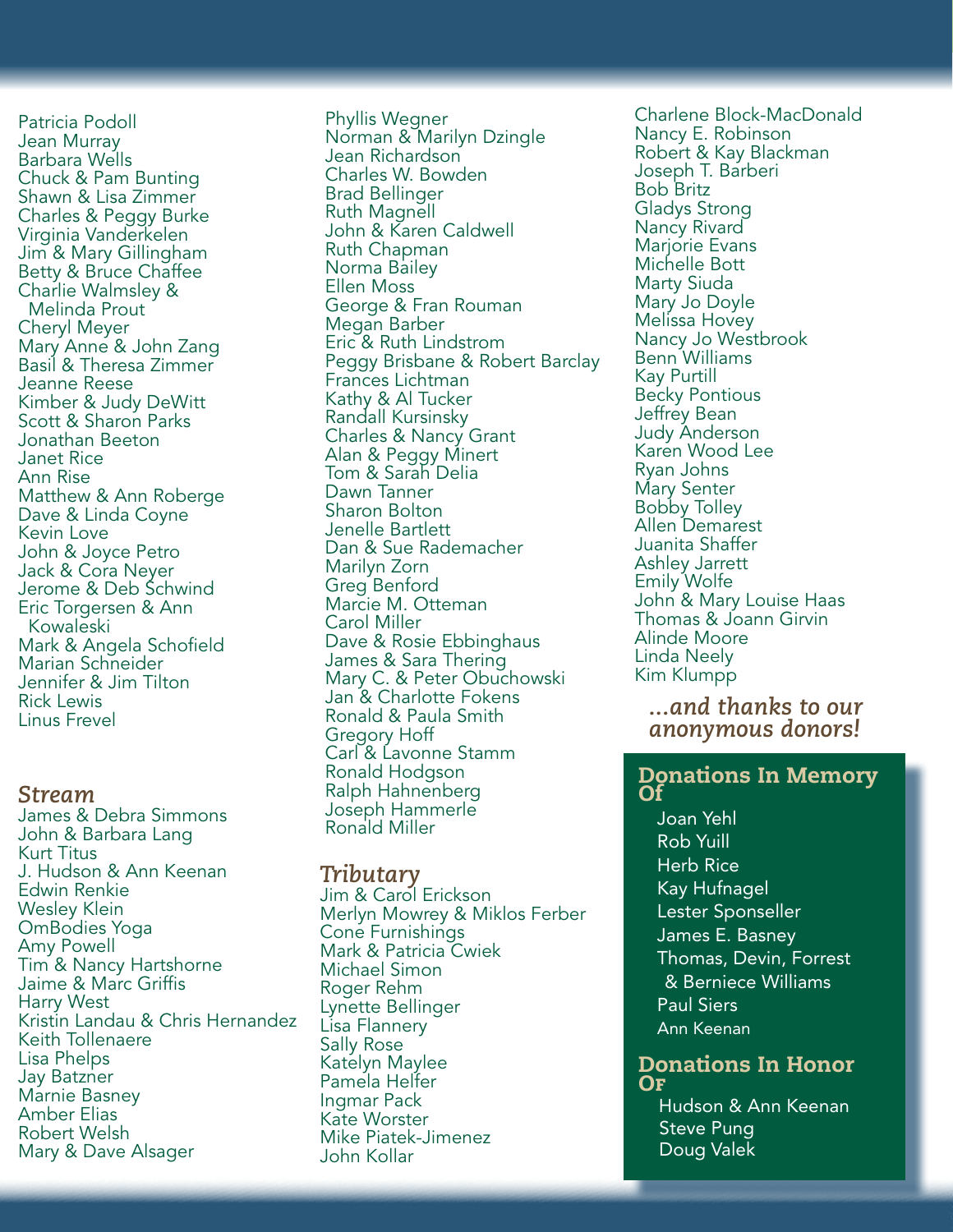## Our 2021 Foundation Grant Support

The Herbert H. and Grace A. Dow Foundation

Mt. Pleasant Area Community Foundation

Saginaw Bay WIN

Midland Area Community Foundation

Fremont Area Community **Foundation** 

The Towsley Foundation

The Carls Foundation

The W.E. Martin Foundation

The Consumers Energy Foundation

2021 Estate Gifts R.H. Rolph & M.F. Rolph Trust Gary Fuller Charitable Fund

# Board of Directors

Marilyn Fosburg, President Steve Pung, Vice President John Mitchell, Treasurer Keith Tollenaere, Secretary Stan Lilley Keith Frame Dyke Heinze Liz Conway

### **Staff**

Mike LeValley Executive Director Alexis Hansen Development & Outreach Coordinator

#### THANK YOU TO OUR VOLUNTEERS

Karen Green Sister Marie Kopin Pat Block Hunter Torolski Ben Zeitler Liz LaScala Caitlin Maloney Caroline Roberts Karly Steinberg Sam Snyder Ingmar Pack Jane Ashby Forrest Fennell Bill Bloomfield Jack Bloomfield Katelyn Maylee Hannah Warners Lauren Anderson Cathy Murray Charlie Walmsley Melinda Prout Dyke Heinze Roger Hammer Louise Hammer Dave Degraaf Kay Purtill Stan Lilley Julie Arnold Keith Tollenaere and many more!

# *Thank you to our 2021 Business Sponsors*





*H&S Companies E&S Graphics* 

*Rowe Professional Services Company*